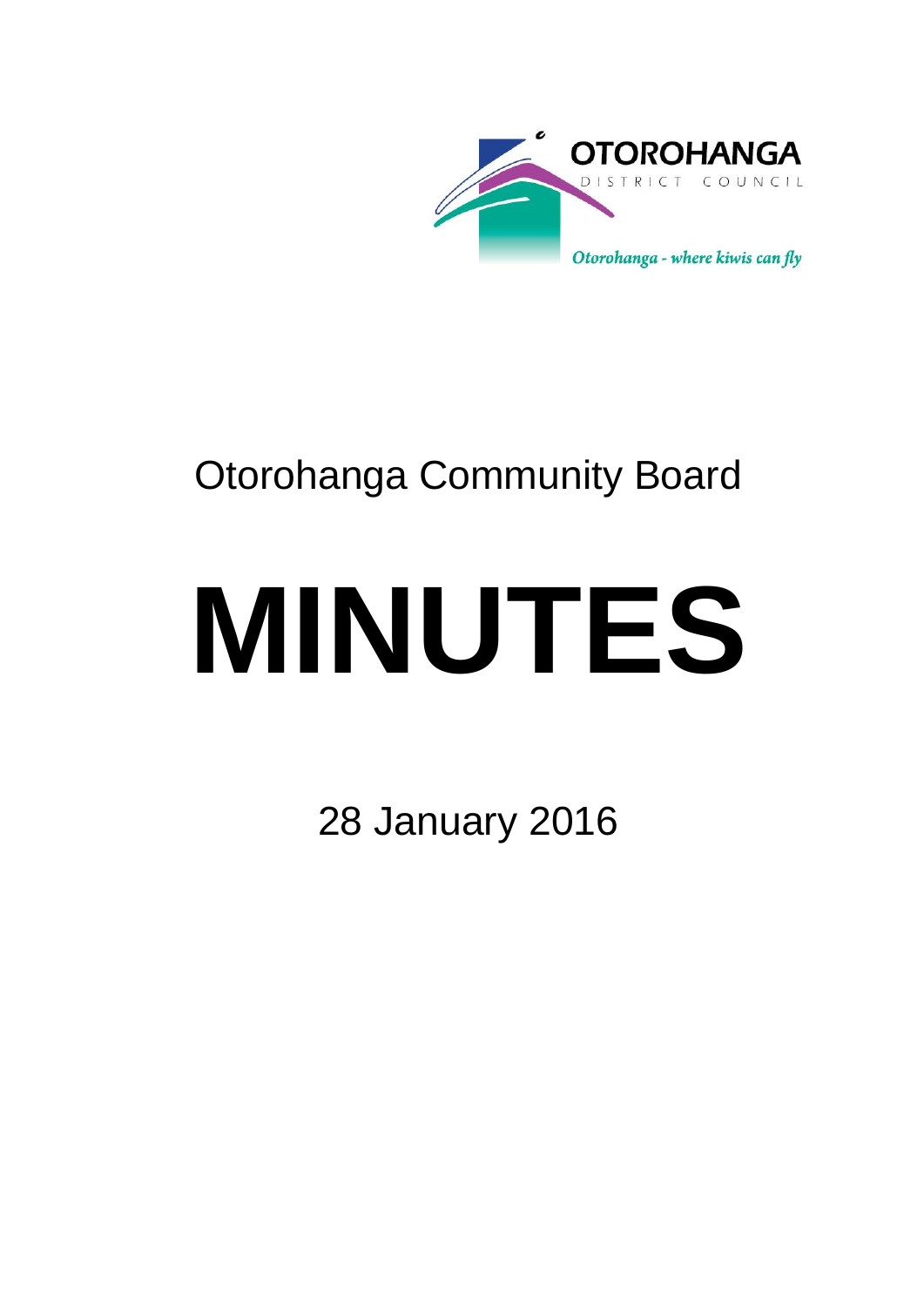# **OTOROHANGA COMMUNITY BOARD**

28 January 2016

Minutes of an Ordinary meeting of the Otorohanga Community Board held in the Council Chambers, Maniapoto St, Otorohanga on 28 January 2016 commencing at 4.02 pm.

# **MINUTES**

Minutes are unconfirmed and subject to amendment at the next meeting of the Board.

# **ORDER OF BUSINESS:**

| <b>ITEM</b>                      | <b>PRECIS</b>                                 | <b>PAGE</b> |
|----------------------------------|-----------------------------------------------|-------------|
| <b>PRESENT</b>                   |                                               |             |
| IN ATTENDANCE                    |                                               |             |
| <b>APOLOGIES</b>                 |                                               |             |
| <b>CONFIRAMTION OF MINUTES -</b> |                                               |             |
| ITEM 73                          | REQUEST FOR REMOVAL OF TREES - ISLAND RESERVE |             |
| ITEM 74                          | WI-FI FOR OTOROHANGA CBD                      | 2           |
| ITEM 75                          | SMOKING IN HOUSING FOR ELDERLY UNITS          | 2           |
| <b>GENERAL</b>                   |                                               | 4           |
| <b>MEETING CLOSURE</b>           |                                               | 5           |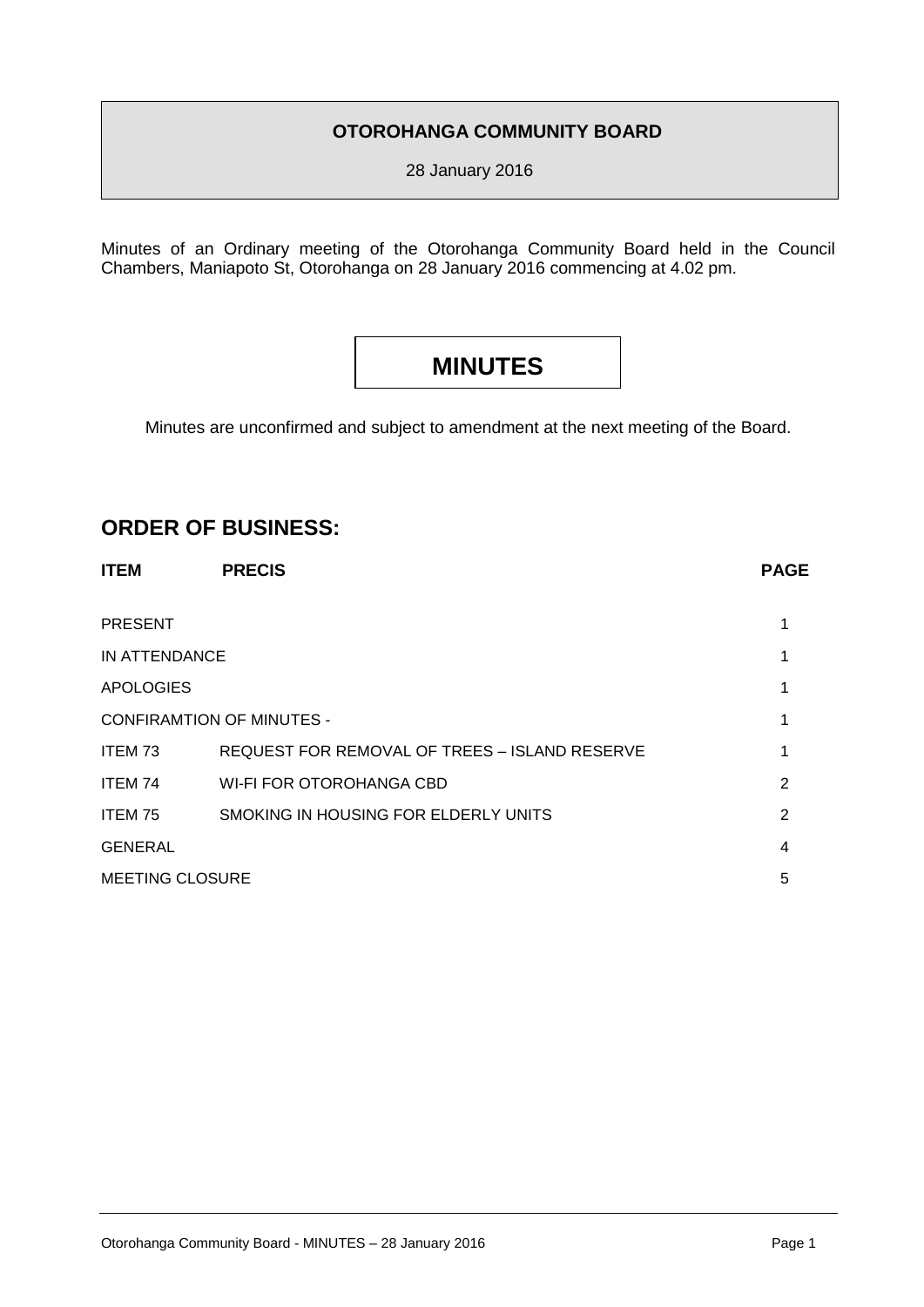# **PRESENT**

Mr R Prescott (Chair), Mr NS Chetty (attended 4.03pm), Mrs EM Cowan, Mr PD Tindle (attended 4.03pm) and Mr DR Williams.

# **IN ATTENDANCE**

His Worship the Mayor, Mr M Baxter, Messrs DC Clibbery (Chief Executive), RH Brady (Engineering Manager), Ms D Hooker (Community Facilities Officer) and Mr CA Tutty (Governance Supervisor).

# **APOLOGIES**

**Resolved** that apologies received from Mrs A Laws and Messrs NS Chetty and PD Tindle (for lateness) be sustained.

# **Chair/Mrs EM Cowan**

# **CONFIRMATION OF MINUTES – 19 November 2015**

The Governance Supervisor informed members that at a meeting of Council held on 15 December 2015, Cr Pilkington referred to an item on page 4, Giltrap Bank – Main North Road and referred in particular to the first sentence which she said is incorrect and should read "Mrs Cowan on behalf of the Otorohanga District Development Board approached the Board for funding for the placement of 10 pipes to enable various Kiwiana items spelling "Otorohanga" to be installed. She advised that an indicative cost could be around \$8,000. Mrs Cowan agreed to contact Mrs Dianne Porter for her to provide a comprehensive report and actual cost of the project."

# **Resolved**

That the minutes of the meeting of the Otorohanga Community Board held on 19 November 2015, as amended, be approved as a true and correct record of that meeting.

# **Mrs Cowan/Mr Williams**

# **REPORTS**

Item 73 REQUEST FOR REMOVAL OF TREES – ISLAND RESERVE

The Chief Executive presented a report on a request from residents of Beattie Village for some of the trees in the Island Reserve to be removed. The Chair expressed the opinion he could not see how these trees become a nuisance to the residents of Beattie Village however the tree numbered 1 does have a number of dead branches.

# **Resolved**

That the Chief Executives report be received and that the tree number "1" on the plan attached to the report be removed.

# **Chair/Mr Williams**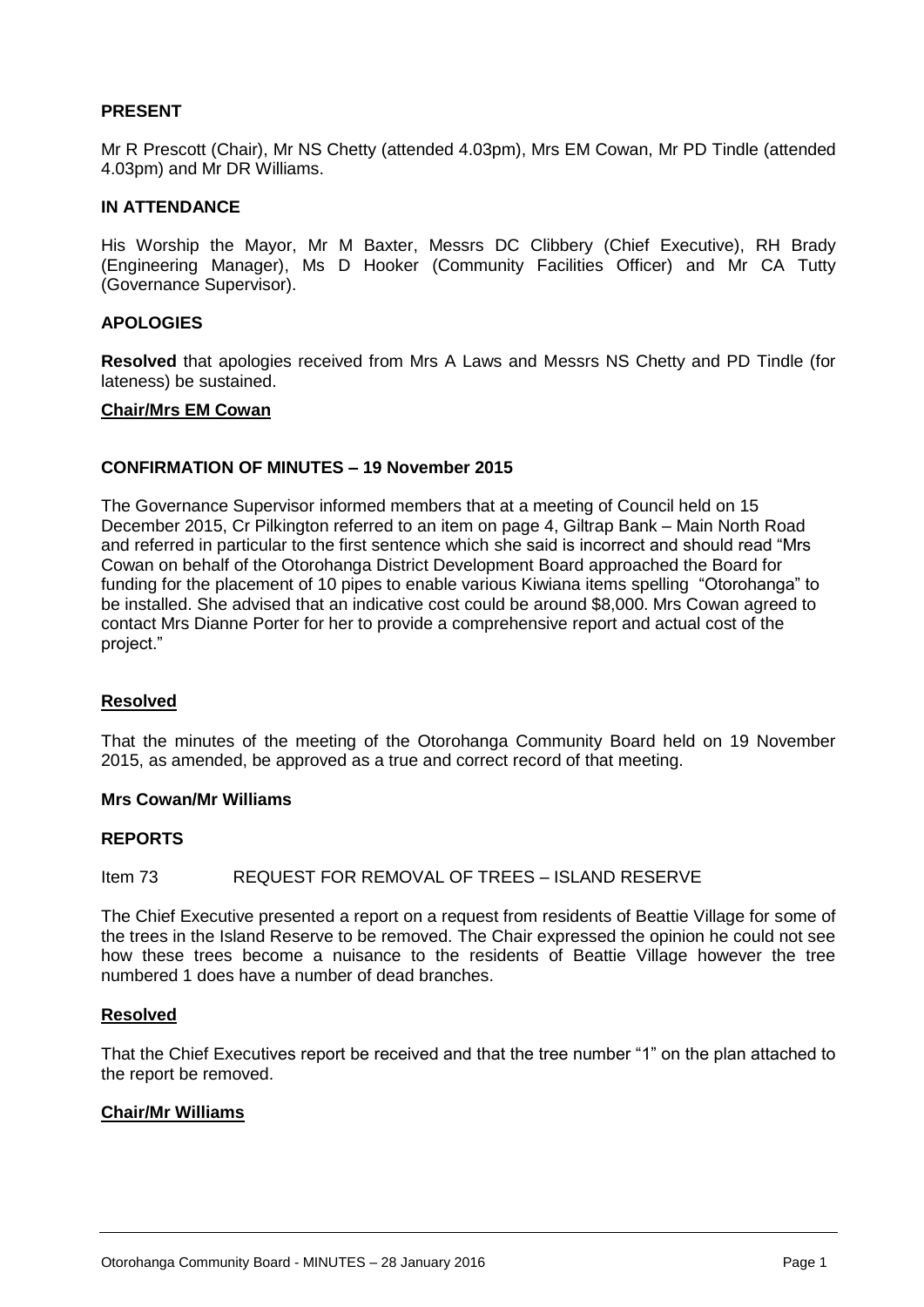# **Item 74 Wi-Fi for Otorohanga CBD**

The Chief Executive presented a report on a proposal to provide free Wi-Fi in the Otorohanga CBD area. The Chief Executive reported that the proposed Hot Spot has not eventuated despite numerous approaches to the company. The Chief Executive advised however that as well as benefiting the locals the proposal could also act as a promotional tool for those passing through Otorohanga. He said funding for the proposal could come out of the District Economic Development account for 2015/16 Rural Broadband Fund however Council approval would be required.

In reply to Mr Williams query whether there would be any benefit to Council's administration the Chief Executive replied that he doubted it.

Mrs Cowan queried when and if any problems are encountered will the company come out to attend to these. She also queried what costs would be involved. Mrs Cowan suggested that the Kiwi House be included in the proposal as she felt this is where it is required. Mrs Cowan reported that to date road signs have been very important in directing most visitors to the Kiwi House. She said she sees this proposal as a way of sharing the economic benefit the area. His Worship suggested that pressure be placed on the provider of the Hot Spot for this to be installed at the Kiwi House. The Chief Executive expressed some concern on the suggestion as the Kiwi House is located in a hollow. Mrs Cowan replied that the Kiwi House car park should be satisfactory. The Chief executive expressed the opinion that there is no point in installing a Hot Spot in the CBD if Council is going to have its own service. Mr Tindle agreed that pressure be placed on the company to install the Hot Spot at the Kiwi House. He said Manaipoto Street businesses are all in favour of obtaining Wi-Fi as many people are not aware of where the Kiwi House is located. Mr Tindle said however he supports the proposal as presented. Mr Williams also felt it was a good idea.

The Chief Executive informed members that it would seem very unlikely that the total cost of the system, including installation and webpage development, would be much over \$25,000 plus GST. Mr Tindle expressed the opinion that there are a number of ways for the community to capitalise on the proposal and some research should be carried out on what other communities are doing.

# **Resolved**

That the Board recommends to Council that the offer described in the Chief Executive's report to provide free public Wi-Fi into the Otorohanga CBD area is accepted, with funding of costs to be from the District Economic Development Account.

# **Mr Tindle/Mr Chetty**

# **Item 75 Smoking in Housing for Elderly Units**

The Chief Executive presented a report providing information to assist the Board in consideration of banning smoking in Councils Housing for the Elderly units in Otorohanga.

# **Resolved**

That the Chief Executive's report be received and that all future tenancy agreements for Council's Housing for the Elderly complexes in Otorohanga contain a clause which prohibits smoking inside the units.

# **Mr Tindle/Mrs Cowan**

His Worship left the meeting at 4.30pm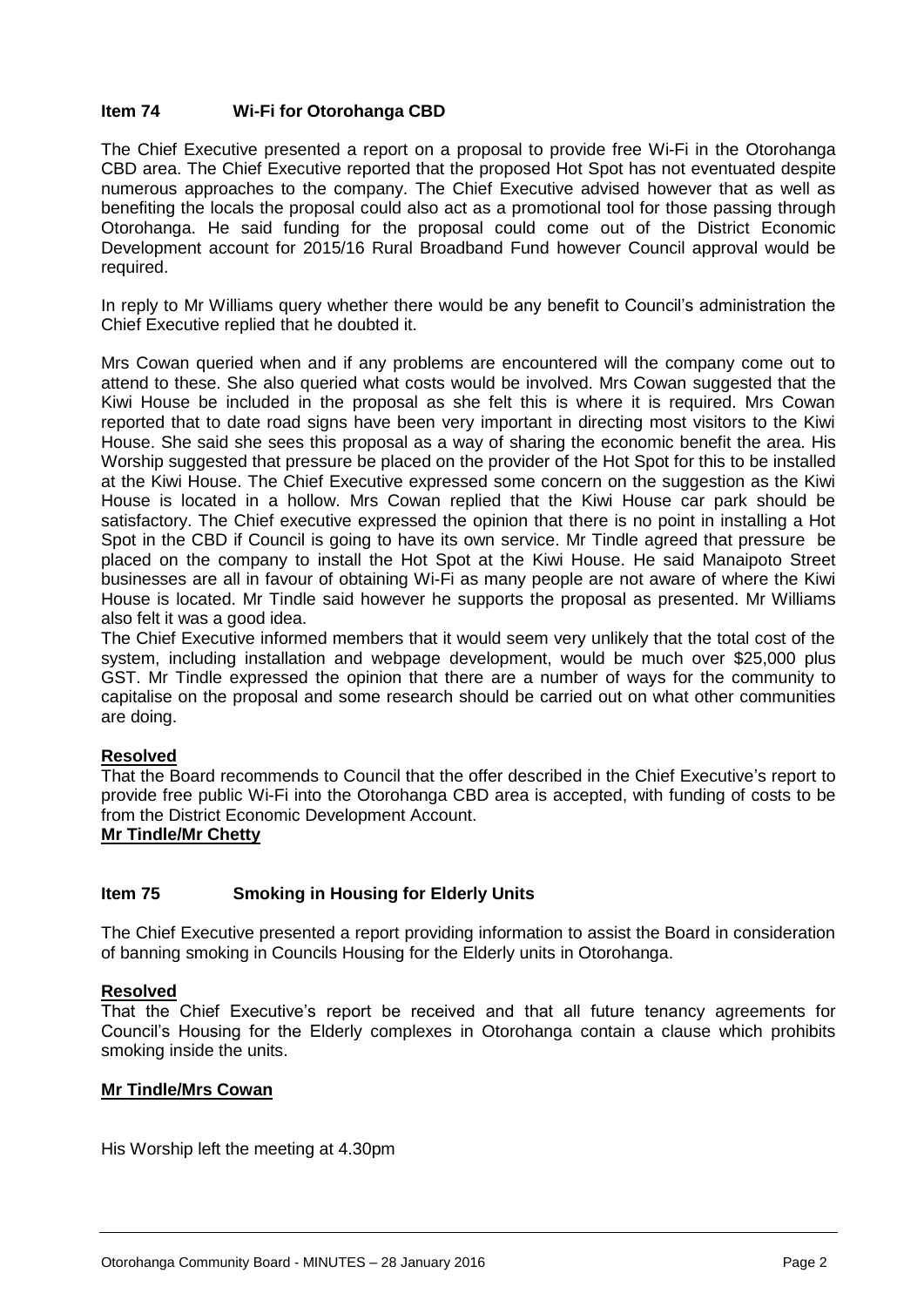# **Item 76 Open Stomwater Drain on Domain Drive**

The Engineering Manager presented a report informing members that the strategic development of the Kiwi House requires a new predator proof perimeter fence. The open drain and associated pipework allows rodent access into the Kiwi House grounds. The Kiwi House has requested an amount be included in the 2016/17 budget to complete this work.

Mr Williams queried whether the proposal would ensure that the number of rats is reduced. The Engineering Manager replied that the proposal to place an enclosed drain within the predator proof fencing should certainly contribute to keeping the numbers down. Mrs Cowan reported that the current fencing is old and requires repairs and will cost \$100,000 at least to replace like for like. She said this will not be predator proof therefore there is a huge risk of secondary poisoning occurring. Mr Tindle advised that he is in support of the proposal however asked if a grate would be installed both at the entrance and exit to prevent rodent access. The Engineering Manager replied that there would be a need to block the exit end of the pipe. Mr Williams expressed the opinion that a very fine netting would need to be used. Mrs Cowan felt that there would be a need to monitor the situation particularly when the water level is low.

The Engineering Manager informed Mr Williams that the proposed fence change is not a boundary change. He said the fence will be far enough away from the road to be predator proof. Mr Tindle expressed the opinion that it is necessary to justify the proposed spend and to ensure that it will work. He felt that rats will still be able to get into the pipe particularly at low water levels. He said he would like to see a "fix" that has a high chance of working as it appears there is no guarantee this proposal will be predator proof. The Engineering Manager informed members that once the area is enclosed and the piping installed baiting will need to continue. He said the proposal will definitely reduce the number of predators but will never get rid of them entirely. Mr Tindle suggested the proposal be placed on hold to investigate whether there is a mechanism around that will stop rats coming up the pipe. Mrs Cowan advised that this is a public stormwater drain which does overflow into the Kiwi House, around the ground nesting areas. The Engineering Manager reported that egress out of the pipe line has not been studied.

# **Resolved**

That the Engineering Managers report be received and \$27,000 be added to the 2016/17 budget for pipework and enclosing the section of open stormwater drain in Domain Drive.

# **Mr Chetty/Mrs Cowan**

Mr Tindle voted against the motion. Mr Williams abstained from voting on the motion.

# **MATTERS REFERRED**

# **Otorohanga Domain Concrete Exercise Path Proposal**

The Chair reported that he is still waiting for Mr Kerr-Bell to provide drawings and specifications of the Otorohanga Domain concrete exercise path proposal.

# **Ed Hillary Walkway**

The Engineering Manager informed members that substantial information has been obtained on possible ways of reducing the heat buildup in the walkway.

With regard to the proposal to install shade cloth the Engineering Manager advised that the roof has already been UV treated and that shade cloths could be difficult to maintain.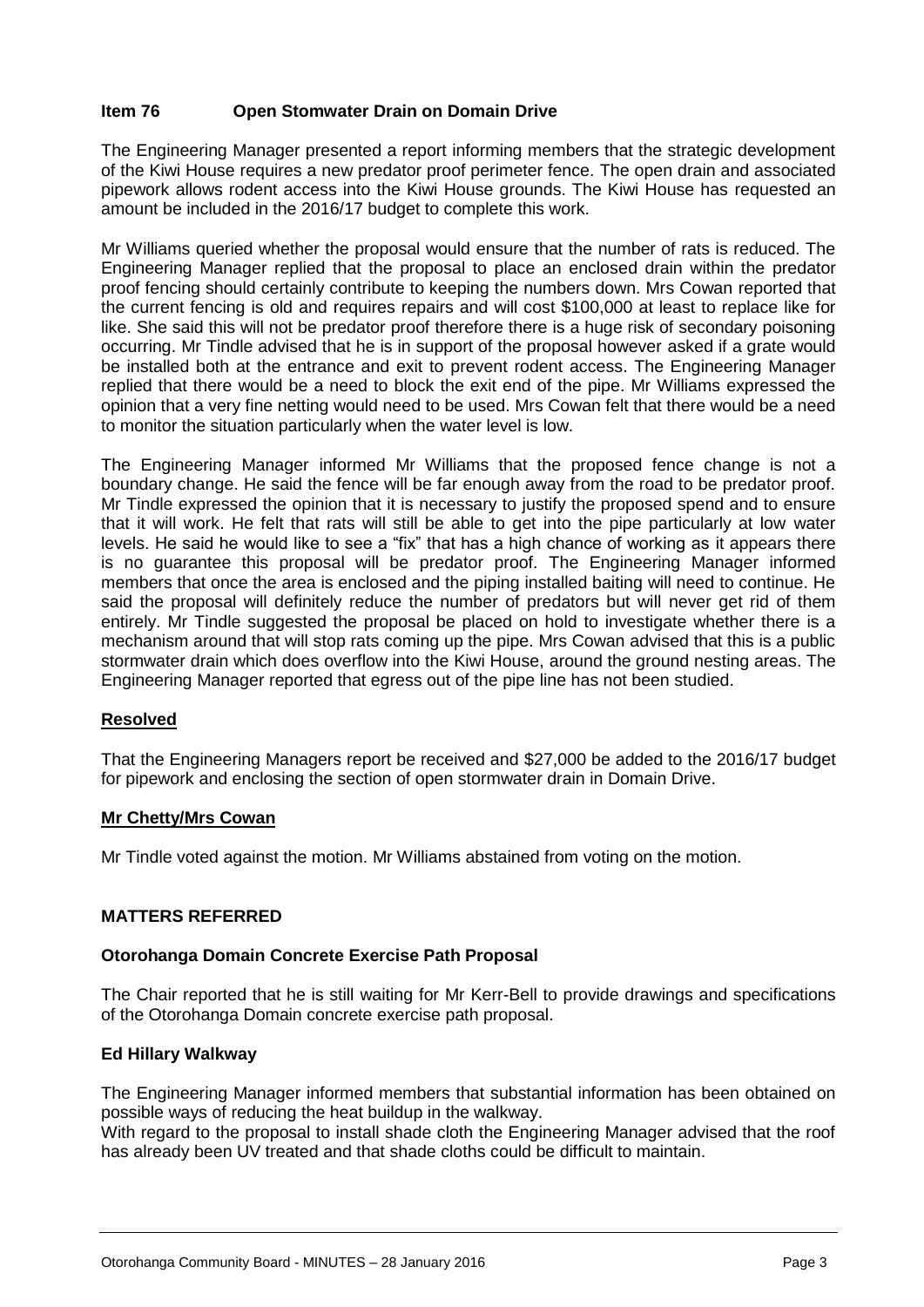With regard to the UV treatment of the glass cases the Engineering Manager advised that these have already been UV treated. Mrs Cowan undertook to check with the Project Kiwiana Committee that this is the case.

The Engineering Manger then referred to the proposed installation of two additional fans and reported that the existing fans have not been designed for the desired purpose. He said the structure could be altered and a vent installed. Mrs Cowan queried whether it would be desirable to explore the installation of a colour steel roof in order to keep the heat out. The Community Facilities Officers advised that this was considered initially however the Project Kiwiana people wanted as much light in to the area as possible. The Chief Executive suggested a mixture of colour steel and the existing roofing material could be utilised.

# **GENERAL**

# **Community Website**

Mr Tindle expressed congratulations to Mrs Cowan and others involved in the Otorohanga Community website.

# **Wi-Fi**

Mr Tindle suggested that the Board continue with the exploration of data bases used by other communities as a promotional tool. He said the introduction of Wi-Fi to the CBD is a great opportunity to promote Otorohanga. The Chief Executive advised that he will arrange for the IT Manager to investigate how other Communities are using Wi- Fi as a promotional tool.

In replying to Mr Chetty regarding the Rural Broadband proposal the Chief Executive replied that Council is still awaiting a decision from central government.

# **Establishment of Community Boards**

Mr Tindle said he would like the Board to hold a workshop on the establishment/continuation of Community Boards.

It was also requested that a workshop of Council, Otorohanga Community Board and representatives of the Kiwi House Committee be held to consider the future of the Otorohanga Kiwi House.

# **Community Inspection**

Mr Williams expressed the opinion it was time Board members had a drive around inspection of the community.

# **Paintball**

In reply to Mr Williams the Chief Executive advised that he was expecting the operators of the paintball activity to come to the next meeting of the Board. He said it is understood they still wish to continue paint ball activities in the dark bush area of the reserve. The Chief Executive said it is necessary for them to provide safety management plan/s for the Board to consider.

# **Menzshed**

Mr Williams reported that the Menzshed is going along slowly with a few projects on the go. Mr Williams advised that a \$1,000 grant has been received from King Country Energy.